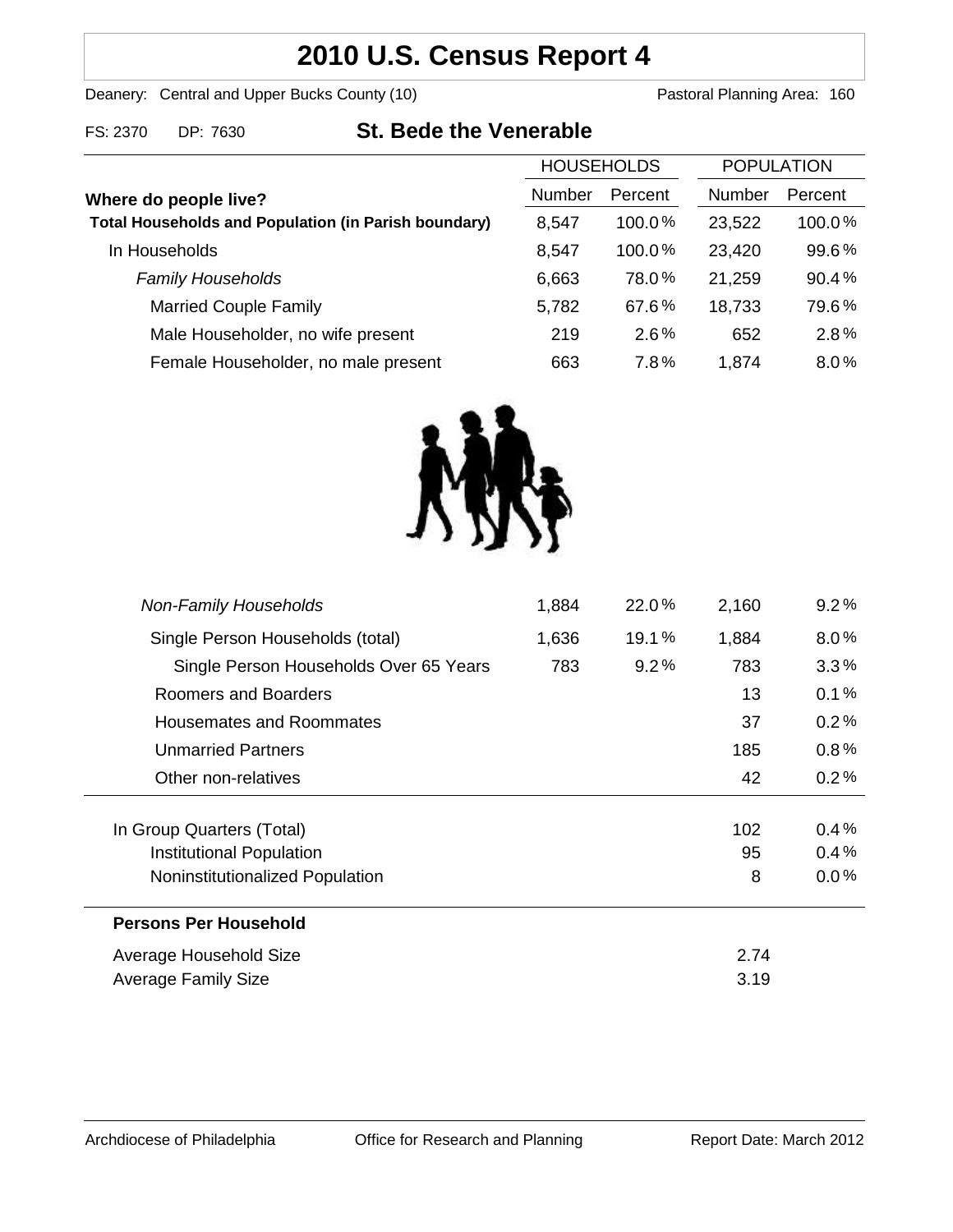## **2010 U.S. Census Report 4**

Deanery: Central and Upper Bucks County (10) Deanery: Central and Upper Bucks County (10)

### FS: 2370 DP: 7630 **St. Bede the Venerable**

|                                                      |                  | <b>POPULATION</b> |  |
|------------------------------------------------------|------------------|-------------------|--|
| Where do Children - Under Age 18 Live?               | Number           | Percent           |  |
| Total Children - Under Age 18 (in Parish boundary)   | 5,546            | 100.0%            |  |
| In Households                                        | 5,546            | 100.0%            |  |
| Householder or spouse is under 18                    | 0                | 0.0%              |  |
| With Related:                                        |                  |                   |  |
| Married-Couple Family                                | 4,582            | 82.6%             |  |
| Male Householder, No Wife Present                    | 171              | 3.1%              |  |
| Female Householder, No Husband Present               | 528              | 9.5%              |  |
| <b>Other Related Householder</b>                     | 25               | 0.5%              |  |
| <b>With Non-Relatives</b>                            | 34               | $0.6\%$           |  |
| <b>Grandparent Householder</b>                       | 205              | 3.7%              |  |
| In Group Quarters                                    | 0                | 0.0%              |  |
| Institutionalized population                         | 0                | 0.0%              |  |
| Noninstitutionalized population                      | $\boldsymbol{0}$ | 0.0%              |  |
| Where do Adults - Age 65 and Older - Live?           |                  |                   |  |
| Total Adults - Age 65 and Older (in Parish boundary) | 3,408            | 100.0%            |  |
| In Households                                        | 3,315            | 97.3%             |  |
| Family Households:                                   | 2,462            | 72.2%             |  |
| Is Householder or Spouse                             | 2,122            | 62.3%             |  |
| With Other Relative Householder                      | 26               | 0.8%              |  |
| With Non-Related Householder                         | 11               | 0.3%              |  |
| is Parent                                            | 172              | 5.0%              |  |
| is Parent-in-Law                                     | 131              | 3.8%              |  |
| In Non-family Households:                            | 853              | 25.0%             |  |
| Male Living Alone                                    | 185              | 5.4%              |  |
| Male not Living Alone                                | 12               | $0.4\%$           |  |
| Female Living Alone                                  | 599              | 17.6%             |  |
| Female not Living Alone                              | 26               | 0.8%              |  |
| Other                                                | 32               | 0.9%              |  |
| In Group Quarters                                    | 93               | 2.7%              |  |
| Institutionalized population                         | 92               | 2.7%              |  |
| Noninstitutionalized population                      | 1                | 0.0%              |  |
| Housing Units in the Parish boundary                 |                  |                   |  |
| <b>Total Housing Units</b>                           | 8,779            | 100.0%            |  |
| Occupied                                             | 8,547            | 97.4%             |  |
| Owner-Occupied                                       | 7,607            | 86.7%             |  |
| Renter-Occupied<br>Vacant                            | 940<br>232       | 10.7%<br>2.6%     |  |
|                                                      |                  |                   |  |

Archdiocese of Philadelphia **Office for Research and Planning** Report Date: March 2012